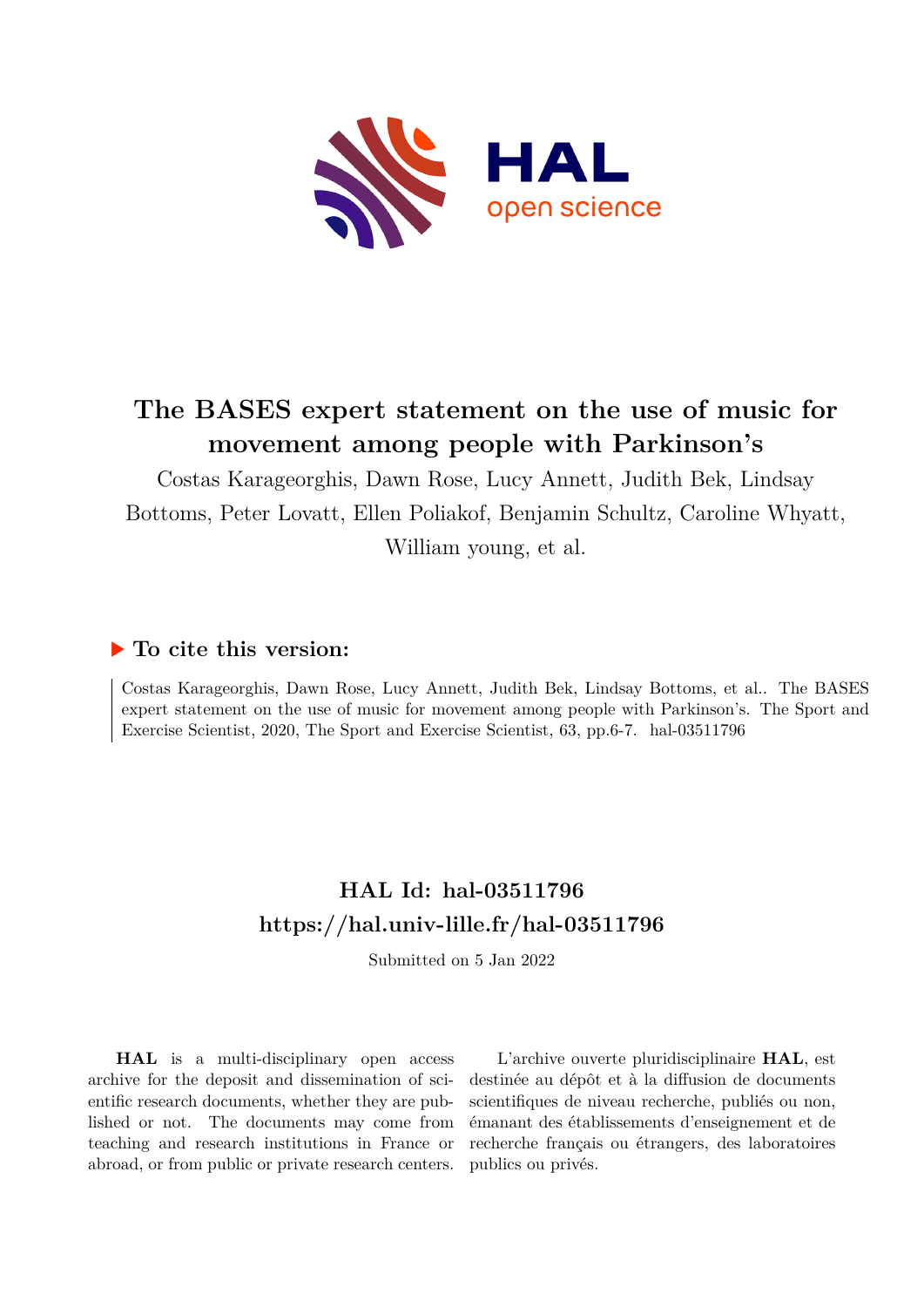# The BASES Expert Statement on the Use of Music for Movement among People with Parkinson's

Produced on behalf of the British Association of Sport and Exercise Sciences by Prof Costas I. Karageorghis FBASES, Dr Dawn Rose, Dr Lucy E. Annett, Dr Judith Bek, Dr Lindsay Bottoms, Dr Peter J. Lovatt, Dr Ellen Poliakoff, Dr Benjamin G. Schultz, Dr Caroline P. Whyatt, Dr William R. Young and Prof Yvonne N. Delevoye-Turrell.

"Music makes me feel free; it makes me feel normal, like I was a puppet with my strings messed-up, and suddenly they've all been untangled."

Anon. person with Parkinson's

#### **Introduction**

Music is an artistic auditory stimulus that unfolds over time. It can prime specific actions and prompt engagement in physical activity as well as heighten motivation during motor tasks (Karageorghis, 2020). Contrastingly, it can be used to downregulate arousal to facilitate the transition from an active to a sedentary state or to ameliorate anxiety. In therapeutic applications, musical features such as rhythm, melody and harmony have been shown to elicit psychological and physiological changes (Thaut & Hoemberg, 2014).

Parkinson's is a degenerative neurological condition in which the loss of dopamine neurons results in impaired initiation and control of movement, with common symptoms including tremor, postural instability and gait disturbance. There are also non-motor effects that include apathy, anxiety and depression. Medication does not alleviate all manifestations of the condition and there is presently no known cure (Obeso *et al.*, 2017). It is notable that people with Parkinson's are estimated to be 30% less active than agematched peers (Ramaswamy *et al.*, 2018). Nonetheless, evidence

is emerging that a range of exercisebased and social activities that involve musical engagement can serve to address the common symptoms and enhance quality of life (Thaut & Hoemberg, 2014).

This statement brings together an international interdisciplinary team to outline what is known about music-related applications for people with Parkinson's, and to provide recommendations for exercise and health practitioners.

#### **Background and evidence**

Auditory and motor areas in the brain are closely linked. Notably, rhythm and tempo provide "temporal scaffolding" to help guide when, how far and how fast to move (Dalla Bella *et al.*, 2015, p.78). The sustained interest in how the rhythmic components of music can help to regulate movement in Parkinson's has led to a therapeutic strategy known as *rhythmic auditory stimulation*. Findings from related work indicate that rhythmic auditory stimulation training has a regulatory effect on walking (Dalla Bella *et al.*, 2015). This "entrainment effect" can

also direct several of the body's pulses, such as breathing rate, heart rate and brain waves. Nonetheless, if people find it difficult to extract a beat or need to adapt their walking pattern to certain situations (e.g. rough ground), rhythmic auditory stimulation training can have limited applicability.

Researchers in Parkinson's have suggested that musical stimuli provide more effective auditory cueing than simple metronomic *(tick-tock)* stimuli. A recent study illustrated that the capacity to synchronise accurately depends not only on the speed (tempo) and type of auditory cue (metronome, music), but also on the type of movement being coordinated (Rose *et al.*, 2019; see Figure 1). Moreover, music can facilitate action production, leading to greater automaticity and fluency in sequential motor tasks (Karageorghis, 2020). Accordingly, people with Parkinson's have a means by which to engage in purposeful motor behaviours with less cognitive effort. Music has "groove", lyrics and affective qualities that come to the fore in social situations such as dancing. Thus, music has the potential to facilitate expressive and communicative actions as well as functional ones. Nonetheless, care must be taken when using music with lyrical content that requires semantic processing, as dual-tasking can be challenging for people with Parkinson's.

The effects of music are nuanced and multifaceted. Music triggers memories that can transport individuals back in time and



Figure 1. The differential effects of auditory cue types (metronome and instrumental music) on the ability of people with Parkinson's to synchronise small (tapping) and whole-body (stepping) movements with the perceived beat at three tempi. *Absolute asynchrony* represents the disparity between synchronisation of the timed action and the auditory target (i.e. the underlying beat). T-bars denote standard error.